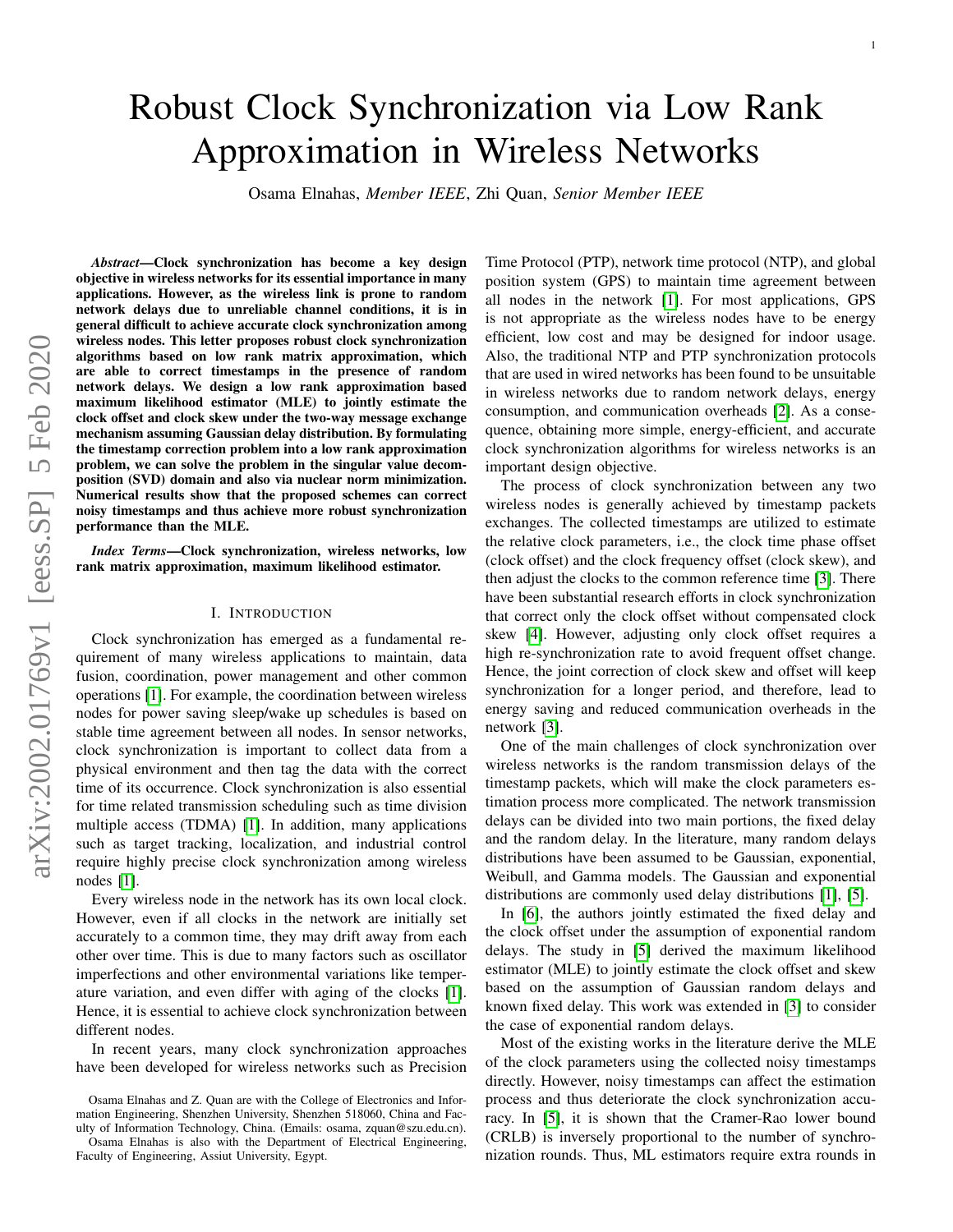order to improve the synchronization accuracy at the cost of communication overheads and energy consumption. Hence, an important problem arises is how to design alternative clock synchronization scheme to denoise the collected set of timestamps. Motivated by the above mentioned challenges, this letter proposes a robust timestamp correction scheme for clock synchronization between two wireless nodes, which can significantly denoise the collected timestamps with improved estimation accuracy.

The proposed algorithm has two complementary stages. In the first stage, timestamps correction is formulated as a recovery of low-rank matrix from noisy timesatmps matrix. Maximum likelihood estimator (MLE) is derived in the second stage to jointly estimate the clock offset and skew from the denoised timestamps assuming Gaussian random delays and unknown fixed delay. We propose two timestamp correction schemes based on low rank approximation, in which the timestamp correction problem is formulated as a low rank matrix approximation problem. We show that this problem can be solved in the singular value decomposition (SVD) domain and also by minimizing the nuclear norm of the matrix. The simulation results show that the proposed algorithm can correct the collected set of noisy timestamps and thus achieve more accurate estimation of clock parameters.

# II. CLOCK SYNCHRONIZATION MODEL

Consider clock synchronization between a reference Node A with a reference time  $T^{(A)}$  and another Node B with time  $T^{(B)}$  in a wireless network. Thus, at any particular time instant, the relationship between the two clocks can be represented as

$$
T^{(A)} = \alpha T^{(B)} + \beta,\tag{1}
$$

where  $\alpha$  and  $\beta$  represent the clock skew, i.e., frequency difference and clock offset, i.e., phase difference of Node B with respect to Node A, respectively [\[5\]](#page-4-4). If the two clocks are perfectly synchronized, then  $\alpha = 1$  and  $\beta = 0$ . Due to the imperfections of the clock oscillator and environmental conditions, such as humidity and temperature the clock skew and offset vary over time. The clock skew can be defined as the rate of clock variation and it varies with order of 10<sup>−</sup><sup>6</sup> for a typical crystal-quartz oscillator [\[1\]](#page-4-0). The synchronization of Node B to the reference Node A requires the estimation of the unknown deterministic clock parameters  $\alpha$  and  $\beta$ .

Assume that the two nodes  $A$  and  $B$  are in the transmission range of each other. We consider the classical two-way message exchange mechanism for clock synchronization between Node A and Node B. In the two-way message exchange, two nodes A and B exchange N timestamp packets to perform the clock synchronization as shown in Fig. [1.](#page-1-0) In order to keep synchronized, the two nodes need to periodically exchange these timestamp packets at a specific synchronization rate.

In the i-th round of packet exchange, node B records its current timestamp  $T_{1,i}^{(B)}$  and sends a synchronization request to node A containing the value of  $T_{1,i}^{(B)}$ . Then, Node A records the reception time of this timestamp packet  $T_{2,i}^{(A)}$  according to its own local clock. After a certain time, the reference

<span id="page-1-0"></span>

Fig. 1: Two-way message exchange between Node A and Node B.

Node A replies at  $T_{3,i}^{(A)}$  with a timestamp packet to Node B containing  $T_{2,i}^{(A)}$  and  $T_{3,i}^{(A)}$ . Finally, Node B records its clock time  $T_{4,i}^{(A)}$  at the reception of the timestamp packet from Node A. Note that the timestamps  $T_{1,i}^{(B)}$  and  $T_{4,i}^{(B)}$  are recorded by the clock of Node  $B$ , while the timestamps  $T_{2,i}^{(A)}$  and  $T_{3,i}^{(A)}$  are recorded by Node A. At the end of each synchronization cycle of  $N$  rounds, Node  $B$  has a set of timestamps  $\left\{T_{1,i}^{(B)}, T_{2,i}^{(A)}, T_{3,i}^{(A)}, T_{4,i}^{(B)}\right\}_{i=1}^{N}$ . The goal of clock synchronization is to estimate the clock skew  $\alpha$  and the clock offset  $\beta$  using the collected set of timestamps.

# III. THE PROPOSED LOW RANK ESTIMATOR

In this section, we present the proposed low rank approximation based timestamp correction scheme. Our main goal is to develop a scheme allowing us to jointly estimate the clock offset and skew in the presence of random network delays. We first introduce the joint estimation of clock skew and offset, and then show the proposed timestamp correction scheme.

# *A. Joint Estimation of Clock Skew and Offset*

<span id="page-1-1"></span>As shown in Fig. [1,](#page-1-0) the collected timestamps in Node  $B$  at the  $i$ -th synchronization round are expressed by

$$
T_{2,i}^{(A)} = \alpha T_{1,i}^{(B)} + \beta + \alpha (d + X_i), \tag{2}
$$

$$
T_{3,i}^{(A)} = \alpha T_{4,i}^{(B)} + \beta - \alpha (d + Y_i), \tag{3}
$$

<span id="page-1-2"></span>where  $d$  refers to the fixed portion of the packet delay from one node to another, comprising the transmission time, propagation time, and reception time,  $X_i$  and  $Y_i$  represent the random portion of the packet delay in the uplink and downlink, respectively, including access time, send time, and receive time [\[3\]](#page-4-2). In this letter, we assume that the uplink and downlink are symmetric and undergo the same amount of fixed delay d. By considering the random portion of the packet delay is a variable due to numerous independent random processes, we can assume that  $X_i$  and  $Y_i$  are modeled as independent and identical distributed (i.i.d.) Gaussian random variables with zero mean and variance  $\sigma_n^2$ . This assumption has been experimentally tested in [\[7\]](#page-4-6). In the following, we derive the MLE of the clock offset and skew in the presence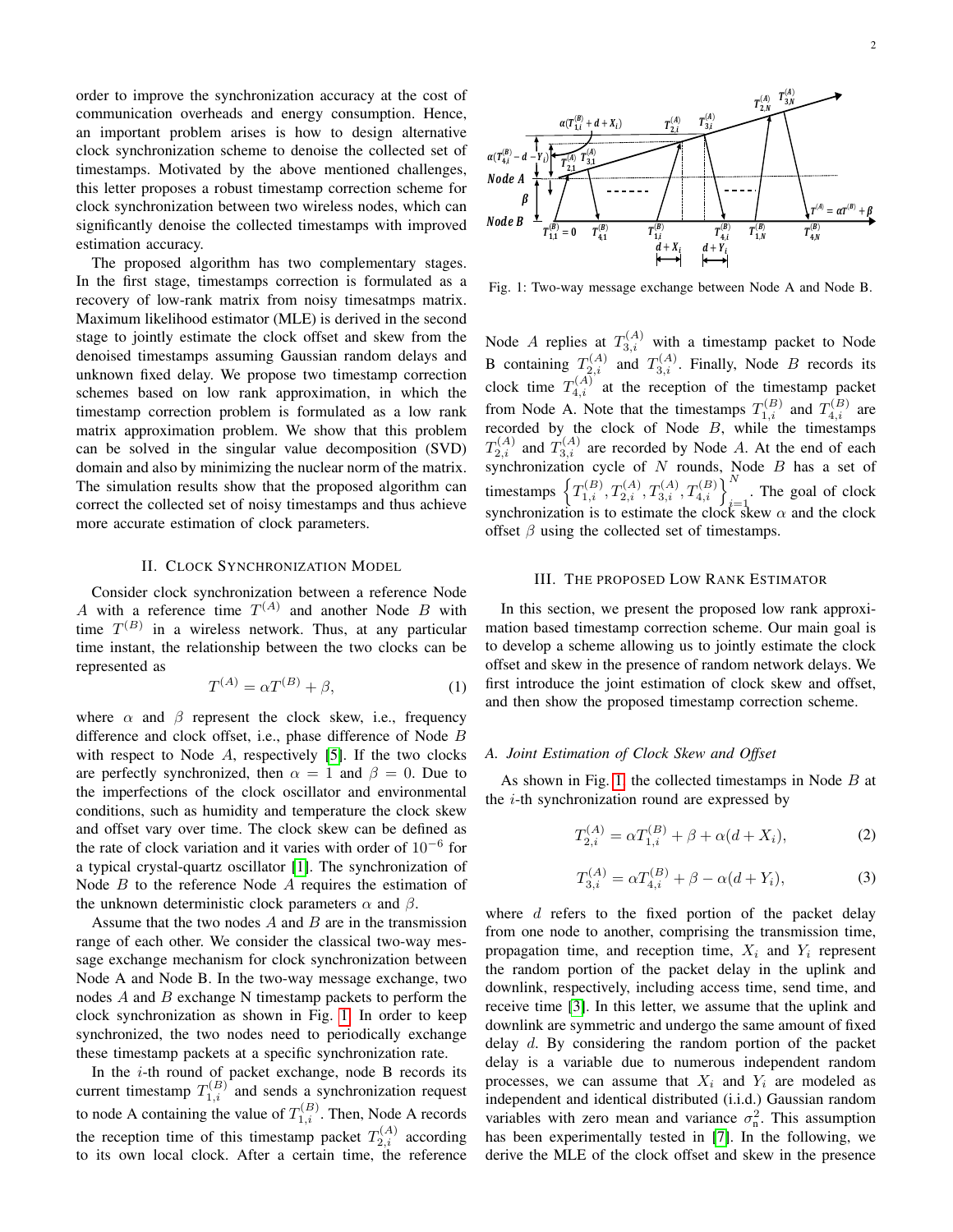of normally distributed transmission delays. First, we can rewrite  $(2)$  and  $(3)$  as  $[5]$ 

$$
T_{1,k}^{(B)} = \frac{1}{\alpha} T_{2,k}^{(A)} - \frac{\beta}{\alpha} - d - G_k,
$$
 (4)

$$
-T_{4,k}^{(B)} = -\frac{1}{\alpha}T_{3,k}^{(A)} + \frac{\beta}{\alpha} - d - H_k.
$$
 (5)

Then, we stack all the  $N$  synchronization rounds into a matrix form as

<span id="page-2-0"></span>
$$
\begin{bmatrix}\nT_{1,1}^{(B)} \\
\vdots \\
T_{1,N}^{(B)} \\
-T_{4,1}^{(B)} \\
\vdots \\
-T_{4,N}^{(B)}\n\end{bmatrix} = \begin{bmatrix}\nT_{2,1}^{(A)} & -1 & -1 \\
\vdots & \vdots & \vdots \\
T_{2,N}^{(A)} & -1 & -1 \\
-T_{3,1}^{(A)} & 1 & -1 \\
\vdots & \vdots & \vdots \\
-T_{3,N}^{(A)} & 1 & -1\n\end{bmatrix} \begin{bmatrix}\n\psi_1 \\
\psi_2 \\
\psi_3\n\end{bmatrix} - \begin{bmatrix}\nX_1 \\
\vdots \\
X_N \\
Y_1 \\
\vdots \\
Y_N\n\end{bmatrix},
$$
\n
$$
\stackrel{\triangle}{=} \mathbf{T}_B
$$
\n
$$
\stackrel{\triangle}{=} \mathbf{T}_A
$$
\n
$$
(6)
$$

where  $\psi_1 = 1/\alpha$ ,  $\psi_2 = \beta/\alpha$ , and  $\psi_3 = d$ .

We assume that the fixed portion of packet delay  $d$  is unknown and the random delays  $\{X_k\}_{i=1}^N$  and  $\{Y_k\}_{i=1}^N$  are normally distributed with zero mean  $\mu = 0$  and variance  $\sigma_n^2$ , i.e.,  $X_i \sim \mathcal{N}(0, \sigma_n^2)$ ,  $Y_i \sim \mathcal{N}(0, \sigma_n^2)$ . Then, the likelihood function for  $(T_A, T_B, \Psi)$ , based on the collected set of timestamps  $\left\{T_{1,i}^{(B)}, T_{2,i}^{(A)}, T_{3,i}^{(A)}, T_{4,i}^{(B)}\right\}_{i=1}^{N}$  is given by [\[3\]](#page-4-2)

$$
f(\mathbf{T}_A, \mathbf{T}_B, \boldsymbol{\Psi}) = (2\pi\sigma_n^2)^{-N} e^{-\frac{\|\mathbf{T}_B - \mathbf{T}_A\boldsymbol{\Psi}\|^2}{2\sigma_n^2}}.
$$
 (7)

where  $T_A$ ,  $T_B$ , and  $\Psi$  are defined in [\(6\)](#page-2-0). The log-likelihood function for  $(T_A, T_B, \Psi)$  can be written as

<span id="page-2-1"></span>
$$
\ln f(\mathbf{T}_A, \mathbf{T}_B, \boldsymbol{\Psi}) = N \ln \frac{1}{2\pi \sigma_n^2} - \frac{\left\| \mathbf{T}_B - \mathbf{T}_A \boldsymbol{\Psi} \right\|^2}{2\sigma_n^2}, \quad (8)
$$

For a given set of timestamps, taking the derivative over the log-likelihood function defined in [\(8\)](#page-2-1) with respect to  $\Psi$ , and setting the result to zero, the MLE of  $\Psi$  is given by

<span id="page-2-3"></span>
$$
\hat{\mathbf{\Psi}} = \left(\mathbf{T}_A^H \mathbf{T}_A\right)^{-1} \mathbf{T}_A^H \mathbf{T}_B. \tag{9}
$$

Finally, we obtain the estimated clock skew  $\hat{\alpha} = 1/\Psi[1]$ , clock offset  $\hat{\beta} = \hat{\Psi}[2]/\hat{\Psi}[1]$ , and the fixed delay  $\hat{\Psi}[3]$ , where  $w[j]$ denotes  $j$ -th element of vector  $w$  [\[3\]](#page-4-2). The CRLBs for the joint estimation of clock skew  $\hat{\alpha}$  and clock offset  $\hat{\beta}$  can be derived by forming the Fisher information matrix for [\(8\)](#page-2-1). Accordingly, the CRLBs of the estimated clock offset and clock skew are given as [\[3\]](#page-4-2)

$$
CRLB(\hat{\alpha}) = \frac{2N\sigma_{\rm n}^2}{2N\mathcal{U} - \alpha^2 \mathcal{V}^2 - \mathcal{W}^2},\tag{10}
$$

<span id="page-2-6"></span><span id="page-2-5"></span>and

$$
CRLB(\hat{\beta}) = \frac{\sigma_{n}^{2} \alpha^{2} (2NU - \mathcal{V}^{2})}{2N(2NU - \alpha^{2} \mathcal{V}^{2} - \mathcal{W}^{2})},
$$
(11)

where  $U, V$ , and W are as follows [\[3\]](#page-4-2)

$$
\mathcal{U} = \frac{1}{\alpha^4} \sum_{i=1}^{N} \left[ \alpha^2 (T_{1,i} + d)^2 + \alpha^2 \sigma_{\mathfrak{n}}^2 + (T_{3,i} - \beta)^2 \right] \tag{12}
$$

$$
\mathcal{V} = \frac{1}{\alpha^3} \sum_{i=1}^{N} \left[ \alpha(T_{1,i} + d) + (T_{3,i} - \beta) \right]
$$
 (13)

$$
\mathcal{W} = \frac{1}{\alpha^2} \sum_{i=1}^{N} \left[ \alpha (T_{1,i} + d) - (T_{3,i} - \beta) \right].
$$
 (14)

The proposed scheme forms a timestamp matrix  $G$  to hold the collected set of timestamps  $\left\{T_{1,k}^{(B)}, T_{2,k}^{(A)}, T_{3,k}^{(A)}, T_{4,k}^{(B)}\right\}_{k=1}^{N}$ from the  $N$  synchronization rounds. In the timestamp matrix G, a row corresponds to the synchronization round and a column corresponds to timestamps of the round.

As shown in Fig. [1,](#page-1-0) Node  $B$  sends timestamp packets in a constant interval between synchronization rounds  $\delta T^{(B)} =$  $T_{1,i}^{(B)} - T_{1,i-1}^{(B)}$ . Therefore, the collected timestamps usually have strong correlation. Denote  $h^T = [0, D, D+b, 2D+b]$  and  $\mathbf{t} = [T_{1,1}^{(B)}, T_{1,2}^{(B)}, \dots, T_{1,N}^{(B)}]^T$ , where *b* refers to the processing delay at Node  $A$ , and  $D$  represents the transmission delay assuming all the delays are fixed. Then it is easy to write the timestamp matrix as  $\mathbf{G} = \mathbf{1}_N \mathbf{h}^T + \mathbf{t} \mathbf{1}_4^T$  where  $\mathbf{1}_N$  stands for an all-one vector of length  $N$ . Hence  $\tilde{G}$  is a rank-two matrix. Thus, if we re-arrange the collected timestamps to a matrix, such a matrix become a noisy version of a low-rank matrix. Thus, the problem of correcting timestamps is converted to the problem of recovering a low-rank matrix from its noisy version.

Suppose that the noise free timestamp matrix  $\mathbf{G} \in \mathbb{R}^{N \times L}$ has a rank k and the noisy timestamp matrix  $G_n$  can be defined as

$$
G_{n}=G+Z, \qquad (15)
$$

where  $L$  is the number of timestamps in each synchronization round, i.e.,  $L = 4$ , and  $\boldsymbol{Z}$  represents the additive noise caused by the random delays. Now our task is to estimate the matrix G as accurately as possible from its noisy version  $G_n$ . The proposed scheme obtains an estimate of the denoised matrix  $\hat{G}$  by approximating the noisy matrix  $G_n$  with another low rank matrix that matches all the received entries by solving the following optimization problem

$$
\min \ \text{rank}(\hat{\boldsymbol{G}})
$$
\n
$$
\text{s.t. } \left\| \hat{\boldsymbol{G}} - \boldsymbol{G}_{\text{n}} \right\|_{F} < \eta,\tag{16}
$$

<span id="page-2-2"></span>where  $\hat{G}$  is an estimate of the denoised low rank matrix, and rank $(\hat{G})$  denotes the rank of the estimated matrix  $\hat{G}$ . Besides,  $\eta > 0$  is regularization parameter controlling the tolerance error of the minimizer. In the following subsections, we propose two methods to approximate the noisy matrix  $G_n$  with another low rank matrix  $G$ . First, we utilize the energy distribution in the SVD domain to estimate the low-rank approximation of the noisy timestamp matrix by only preserving a certain number of the largest singular values. Moreover, a low rank matrix approximation (LRMA) model is applied to approximate the noise-free timestamp matrix by nuclear norm minimization.

# <span id="page-2-4"></span>*B. Denoising Via Low-rank Approximation in SVD Domain*

In the SVD domain, the noisy timestamp matrix  $G_n \in$  $\mathbb{R}^{N \times L}$  can be expressed as

$$
G_{n} = U\Sigma V^{T}, \qquad (17)
$$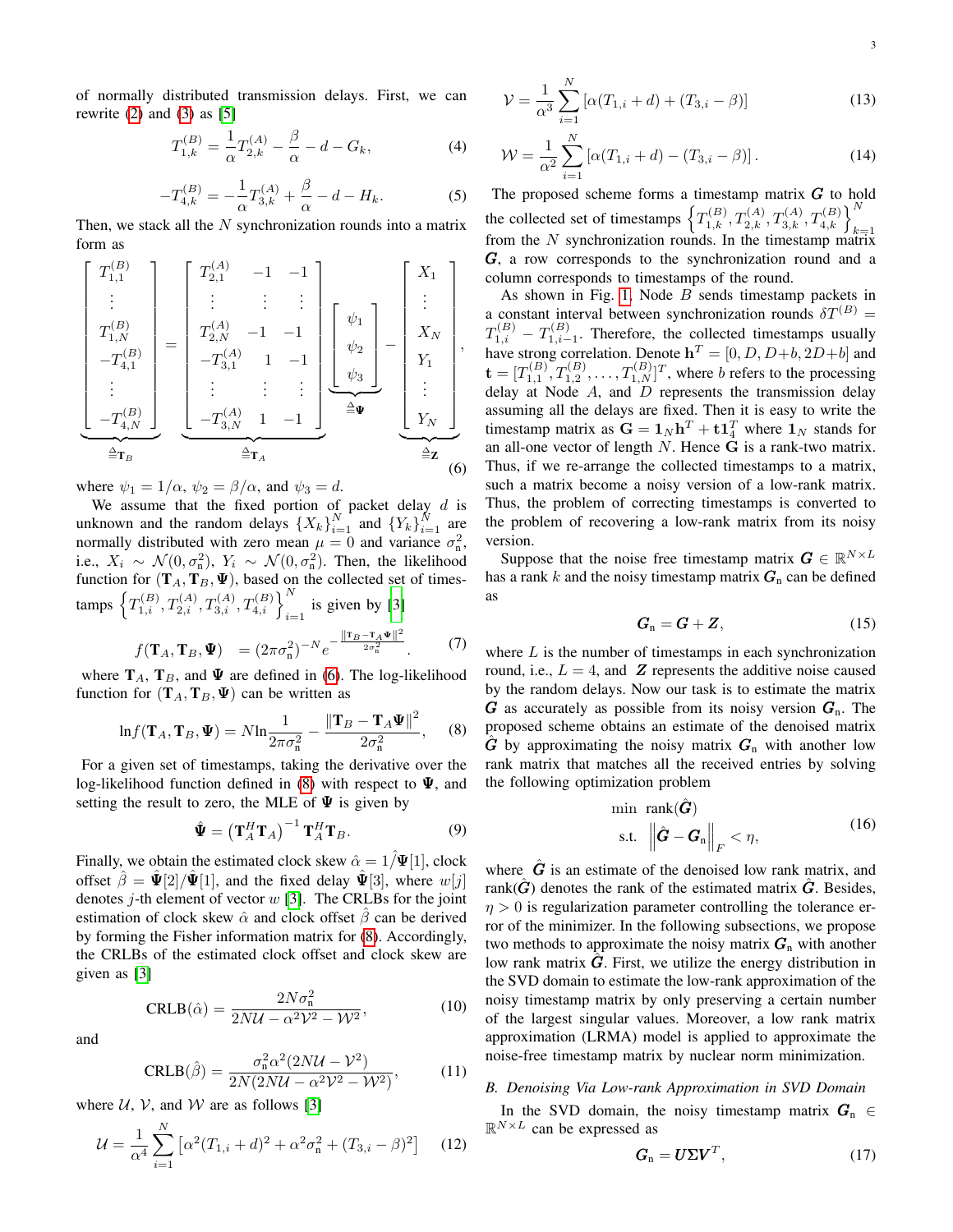where U is an  $N \times N$  orthogonal matrix, V is a an  $L \times L$ orthogonal matrix with  $V^T$  its transpose, and  $\Sigma$  is a  $N \times L$ diagonal matrix with the diagonal entries represent the singular values of the matrix  $G_n$ . If most of the energy is occupied in its first top  $k$  singular values, the matrix is said to be low rank. However, due to the noise matrix  $Z$ , the energy of delay noise will span all the singular values and the last  $p - k$  singular values of  $G_n$  will not be zero, where p is the total number of singular values.

The proposed scheme gets the denoised low rank version of the matrix  $G_n$  based on [\(16\)](#page-2-2), where it keeps a certain number of largest singular values and the small singular values are truncated to zero. This process is reasonable as the largest singular values carry the most energy of the matrix and the small ones correspond to noise. Thus, the low rank version  $G$ of the noisy matrix  $G_n$  is given by

$$
\hat{G} = U \Sigma_k V^T, \qquad (18)
$$

where  $\Sigma_k$  keeps only the first k singular values of the diagonal matrix  $\Sigma = diag(\sigma_1, \ldots, \sigma_p)$  and set the other diagonal values to zero. Therefor,  $\Sigma_k$  can be defined by

<span id="page-3-0"></span>
$$
\mathbf{\Sigma}_k = \text{diag}(\sigma_1, \dots, \sigma_k, 0, \dots, 0), \tag{19}
$$

where  $\sigma_i \geq 0$  is the *i*-th singular value of the matrix  $G_n$ . The obtained result in [\(19\)](#page-3-0) is defined as the matrix approximation lemma or Eckart-Young-Mirsky theorem [\[8\]](#page-4-7). Then, the proposed scheme use the denoised low rank timestamp matrix to estimate the clock offset and clock skew based on [\(9\)](#page-2-3).

### *C. LRMA Denoising*

The proposed SVD based denoising scheme in [III-B](#page-2-4) assumes that the noise concentrates on the smallest singular values and preserves only the largest singular values. This hard-threshold solution ignores that the noise energy also spreads among the largest singular values in the SVD domain, specially in case of high noise level. As an alternative, we propose a convex low rank matrix approximation that minimizes the nuclear norm of the low rank matrix. This method aims to transfer the noisy timestamp matrix  $G_n$  into a low rank version with a more robust formulation.

As discussed above, the timestamp matrix  $G$  with dimension  $N\times L$  holds the collected set of timestamps. The entries of matrix  $G$  are perturbed by the random transmission delays, thus producing a noisy matrix  $G_n$ . The computational complexity of the rank minimization problem in [\(16\)](#page-2-2) is NP-hard. Inspired by the convex relaxation alternative in [\[9\]](#page-4-8), we introduce the convex matrix rank approximation to estimate  $\tilde{G}$  from the noisy timestamp matrix  $G_n$  by minimizing the nuclear norm of the matrix. The proposed scheme is defined as

$$
\min \quad \left\| \hat{G} \right\|_{*} \n\text{s.t.} \quad \left\| \hat{G} - G_{\text{n}} \right\|_{F} < \eta,
$$
\n
$$
(20)
$$

<span id="page-3-1"></span>where  $\left\|\hat{G}\right\|_*$  is the nuclear norm of the matrix  $\hat{G}$ . It is defined as

$$
\left\|\hat{G}\right\|_{*} = \sum_{i=1}^{\min\{N,L\}} \sigma_{i}.
$$
 (21)

<span id="page-3-2"></span>

Fig. 2: MSE of the estimated clock skew  $\hat{\alpha}$  v.s. Number of synchronization rounds.

There are many matrix rank minimization algorithms to solve [\(20\)](#page-3-1) in an efficient way [\[10\]](#page-4-9). In our work, we use the efficient rank minimization algorithm proposed in [\[10\]](#page-4-9), based on spectral methods followed by a local manifold optimization due to its simplicity in implementation.

### IV. NUMERICAL RESULTS

1. For marriagn the matter in the station of the theorem is the same of the stationary in the stationary of the stationary of the stationary of the stationary of the stationary of the stationary of the stationary of the s In this section, we numerically evaluate the performance of the two proposed low rank-based clock synchronization schemes. We set the involved clock parameters as follows: the clock skew and clock offset are chosen uniformly within the intervals  $\alpha \in (0.99, 1.01)$  and  $\beta \in [-10, 10]$ , respec-tively [\[11\]](#page-4-10). Besides, we choose the fixed delay as  $d \in [1, 10]$ and the random delays  $\{X_k\}_{k=1}^N$  and  $\{Y_k\}_{k=1}^N$  are normally distributed with zero mean  $\mu = 0$  and variance  $\sigma_n^2 = 1$ , which are used frequently in the literature [\[11\]](#page-4-10). For all the conducted simulations, the CRLB is calculated based on  $(10)$ ,  $(11)$ , and the estimated noise variance  $\hat{\sigma}_n^2$  after LRMA denoising. In the SVD denoising, the rank k is set to  $k = 2$ .

Fig. [2](#page-3-2) illustrates the mean squared error (MSE) of the estimated clock skew versus the number of synchronization rounds using different estimators. Obviously, for all schemes, the MSE decreases as the number of synchronization rounds N becomes large. From Fig. [2,](#page-3-2) It can be seen that the proposed low rank-based schemes significantly improves the estimation accuracy compared to the MLE scheme. The reason for this is that the proposed schemes corrected the collected set of timestamps, then estimates the clock parameters, while the MLE scheme uses the noisy timestamps directly.

Fig. [3](#page-4-11) presents MSE for estimation of the clock offset with the same conclusion as Fig. [2.](#page-3-2) Besides, it is shown from Fig. [2](#page-3-2) and [3](#page-4-11) that the LRMA denoising scheme yields lower MSE for all values of N than the SVD based one. This is due to the truncation in the SVD based scheme, which assumes that most of information energy concentrates on the first  $k$  largest singular values and noise concentrates in the remaining ones. However, the noise may spread among the first  $k$  singular values when high noise level exists. Note that the performance